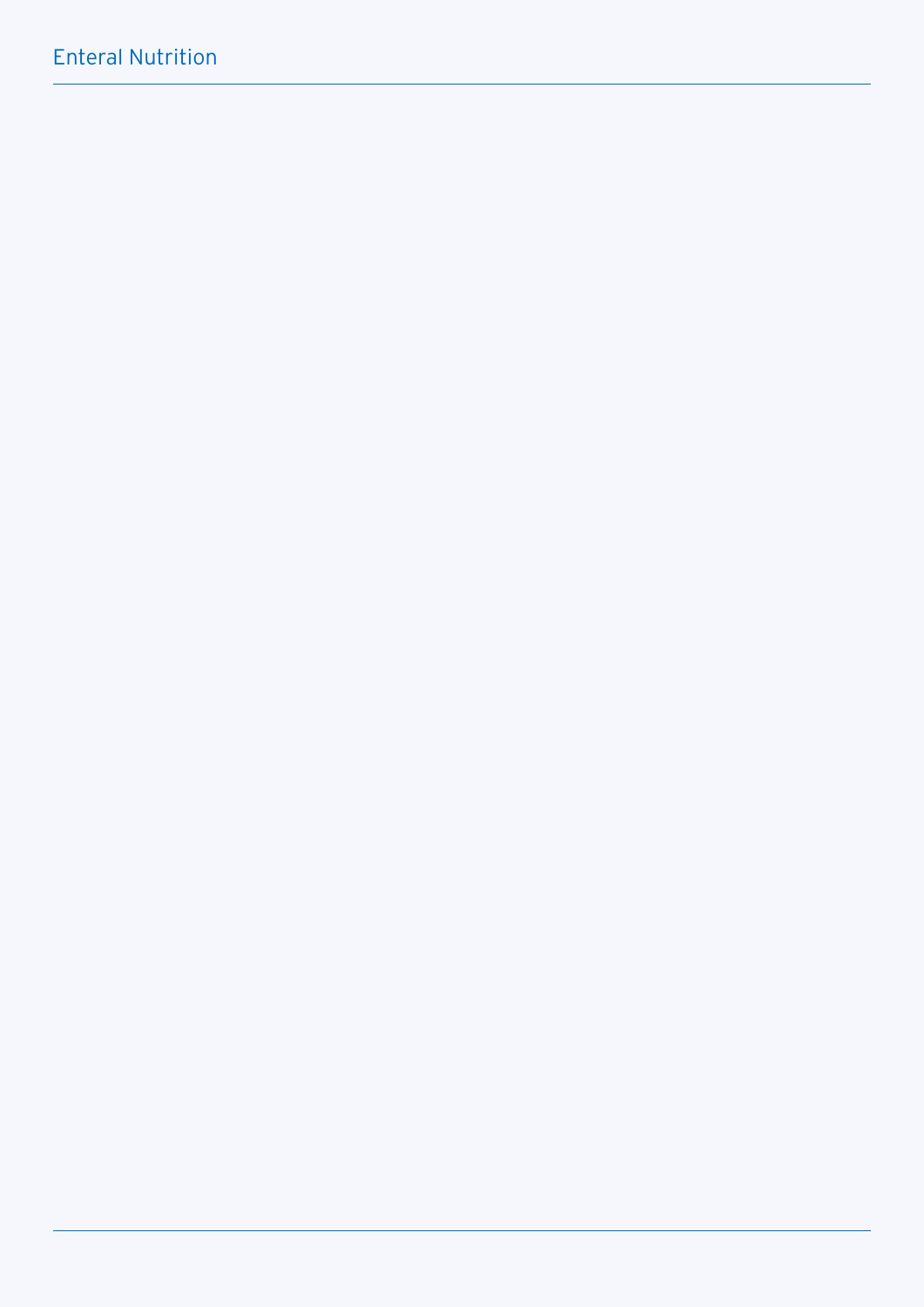### GP

Address

Tel. / Fax / Email

#### Hospital Dietitian

Address

Tel. / Fax / Email

#### Community Dietitian

Address

Tel. / Fax / Email

#### Nutrition Nurse

Address

Tel. / Fax / Email

#### District Nurse

Address

Tel. / Fax / Email

#### Nutrition Feed Company/Nurse Advisor

Address

Tel. / Fax / Email

#### Hospital Consultant Address

Tel. / Fax / Email

### Fresenius Kabi: 01928 533 533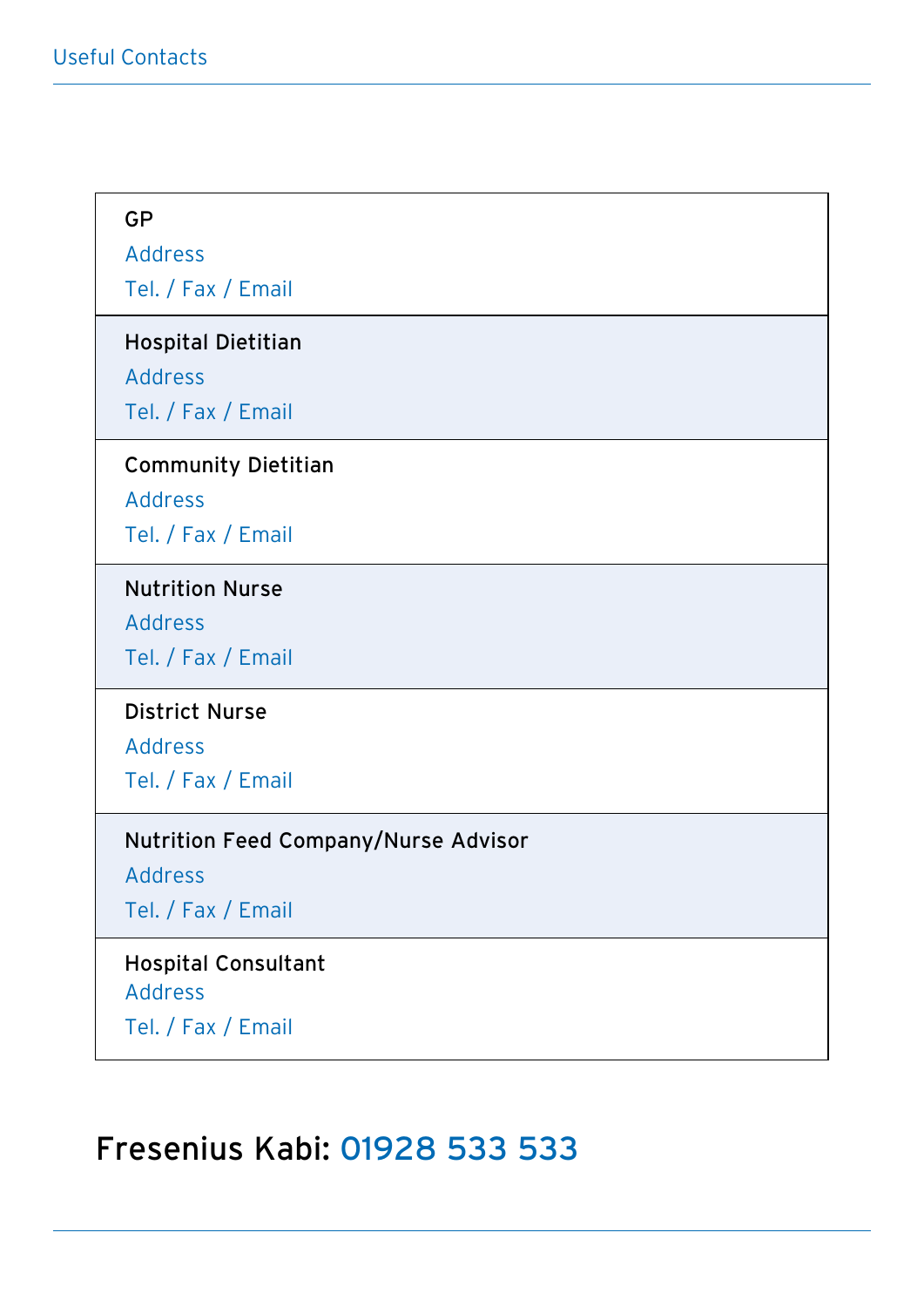# **Contents**

| $\rightarrow$ | Introduction                                       |   |
|---------------|----------------------------------------------------|---|
| $\rightarrow$ | What is jejunal feeding?                           |   |
| ⋗             | How is the jejunal tube inserted?                  | 2 |
| ⋗             | Why do I need a jejunal feeding tube?              | 2 |
| ⋗             | How soon after tube insertion can I begin feeding? | 2 |
| ⋋             | What feed will I receive?                          | 3 |
|               | Feeding regimen                                    | 3 |
| ⋋             | Tube care                                          | 3 |
| ⋋             | Administration of medicines                        | 4 |
| ⋋             | Positioning during feeding                         | 5 |
| ⋋             | Skincare                                           | 5 |
| ゝ             | Frequently asked questions                         | 6 |
|               | Accessory items                                    |   |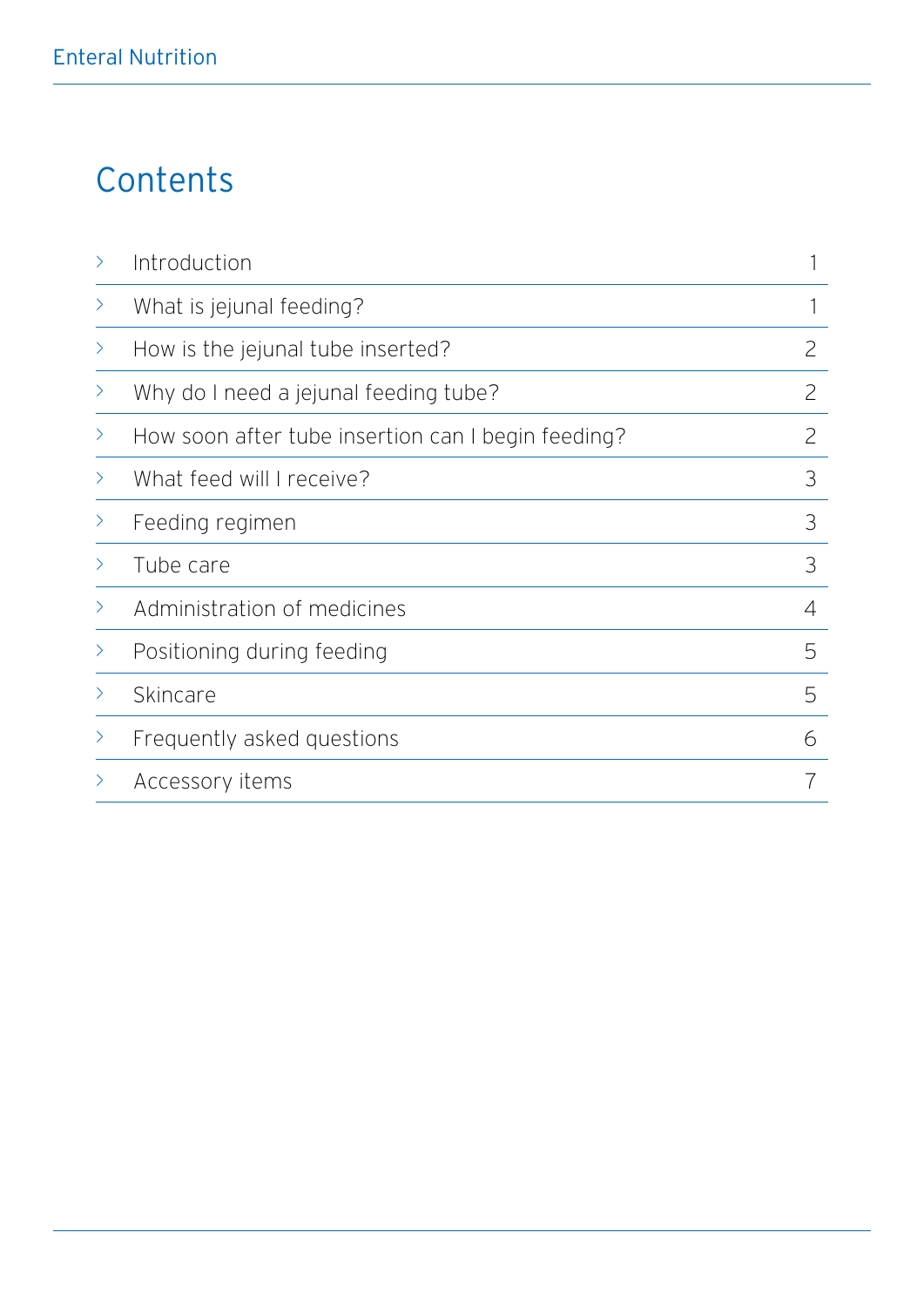### Introduction

This booklet aims to provide you with general information about your jejunal feeding tube and to answer some frequently asked questions. If you have additional questions or would like further explanation, please contact your Nurse or Dietitian who will be able to help you.

Please put this booklet in a safe place as you may wish to refer to it in the future. For additional information regarding your tube type please refer to the specific aftercare sheet.



### What is jejunal feeding?

A jejunal feeding tube is a small feeding tube which is placed into the jejunum (small intestine) so that you can have feed, fluid and medication without swallowing. It will provide you with a safe and long-term method of obtaining nutrition.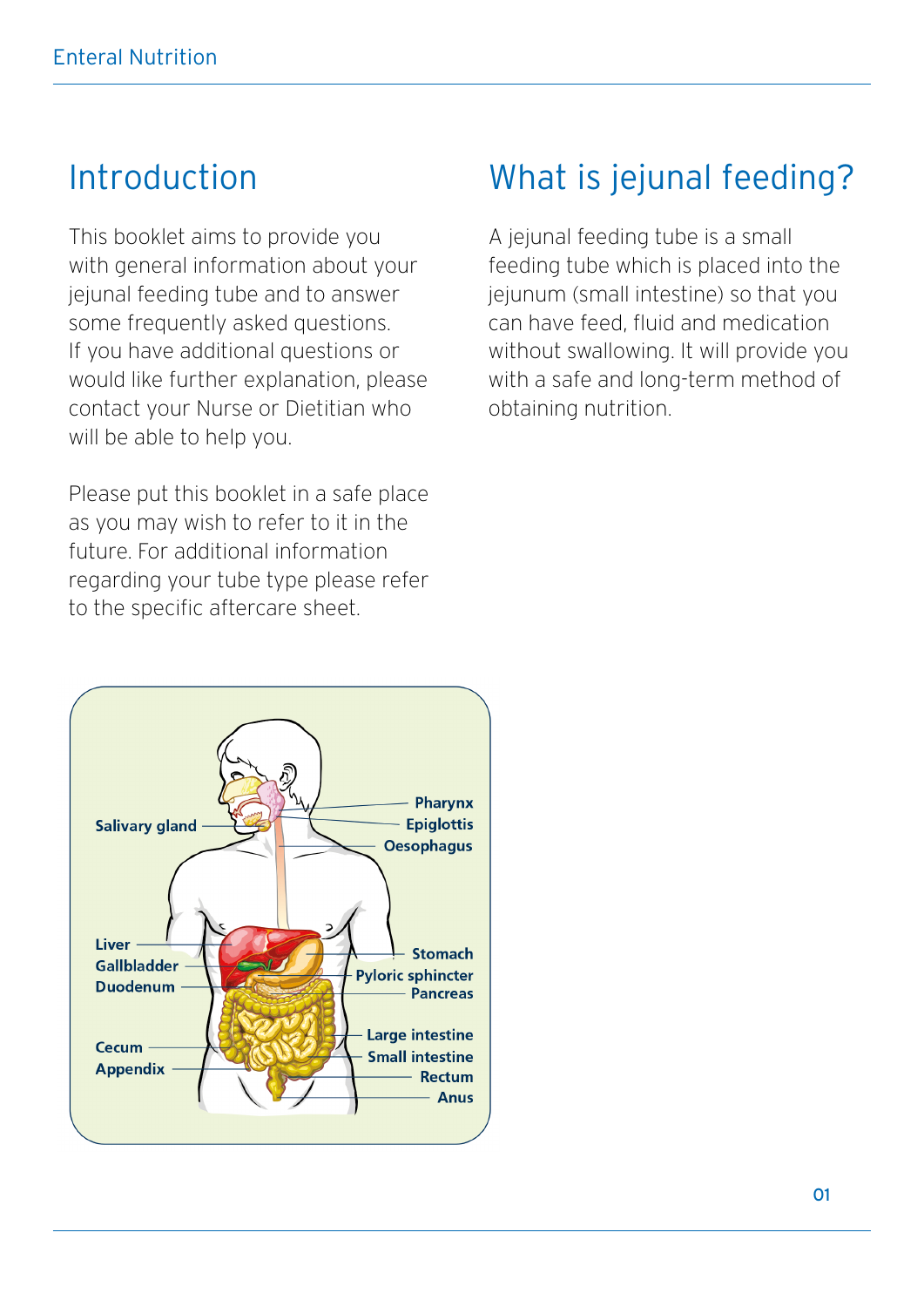# How is the jejunal tube inserted?

There are different types of jejunal feeding tubes:

Nasojejunal (NJ) - is inserted into the nostril and advanced down the gastro intestinal (GI) tract into the jejunum.

Percutaneous Endoscopic Jejunostomy (PEJ/EPJ) is inserted using a gastroscope (a flexible instrument used to examine the inside of the GI tract).

If you have an existing PEG tube, a jejunal extension can be added at a later date (PEG-J).

# Why do I need a jejunal feeding tube?

You are currently unable to take enough food and fluid by mouth to meet all your nutritional needs. The jejunal feeding tube will provide access for feed administration into your jejunum. A jejunal feeding tube can be used if you no longer have a functioning stomach, are experiencing problems feeding into your stomach or are at risk of pulmonary aspiration.

### How soon after tube insertion can I begin feeding?

This will be decided by your Doctor, Dietitian or Nurse, but feed usually commences about 6-12 hours after the tube has been placed. The feed is introduced slowly to begin with, to allow your body to adjust.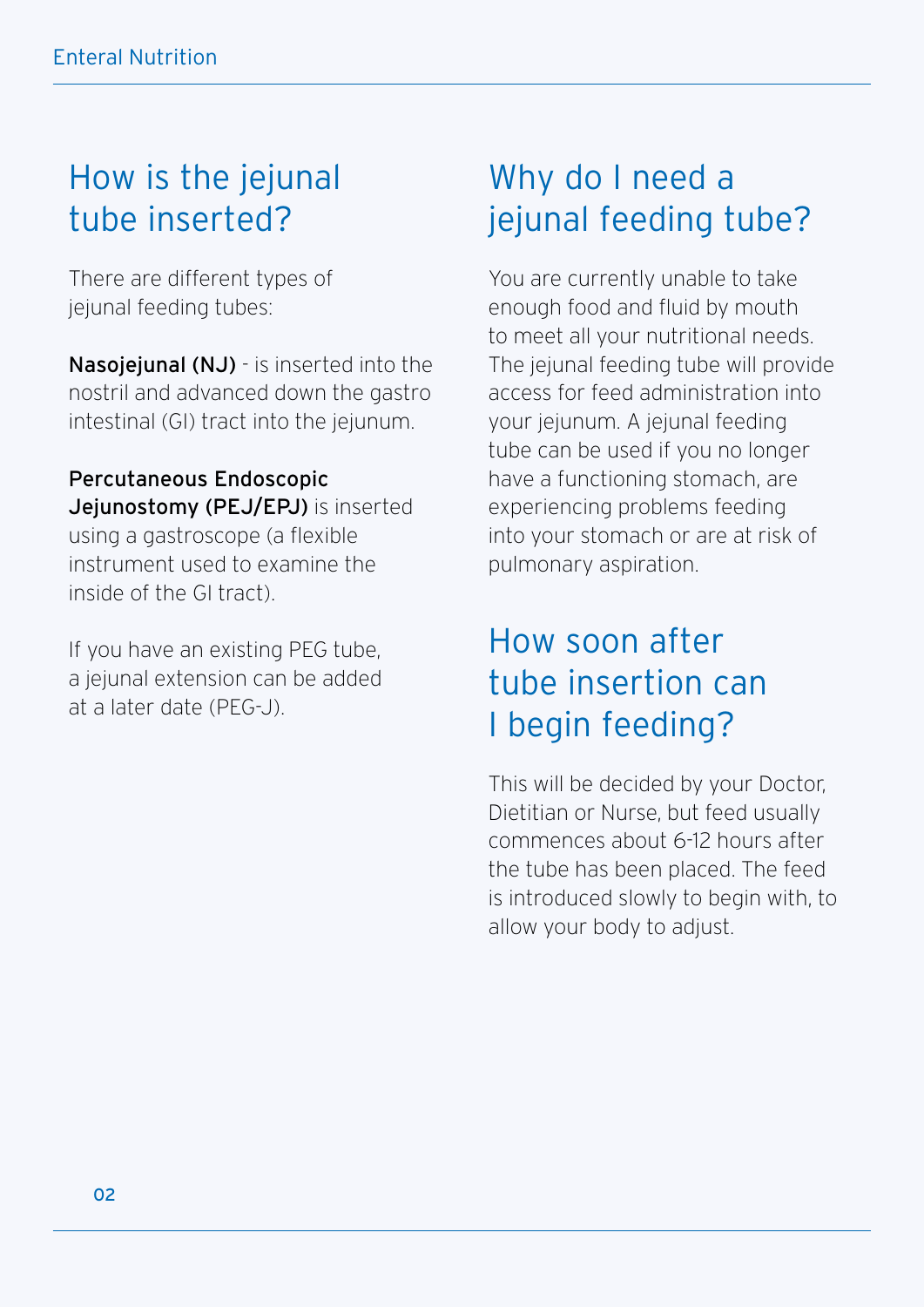### What feed will I receive?

You will receive a prescribed, commercially produced liquid feed which contains all the essential nutrients you need on a daily basis.

You may receive part or all your daily food via your jejunal feeding tube, depending on your specific medical condition and needs.

You may also need extra fluids through your jejunal feeding tube. Water can be administered using a syringe or administration set.

### Feeding regimen

Your Dietitian will prescribe the volume and rate of your feed to suit your needs. You may be fed intermittently, continuously or bolus fed during the day or overnight depending on which is best for you.

Always follow the recommended regimen. If you have any problems with the feed you should inform your **Dietitian** 

### Tube care

The jejunal feeding tube should be flushed with at least 30ml of water before and after feed, medicine administration, or as directed by your local healthcare professional, to prevent tube blockage (Refer to your local hospital/community policy for the type of water recommended).

You should only use the tube to administer feed, water and liquid medicines. For nasojejunal tubes, flush tube 4-6 hourly with water (as per local policy) to prevent tube blockage. This does not need to be done through the night.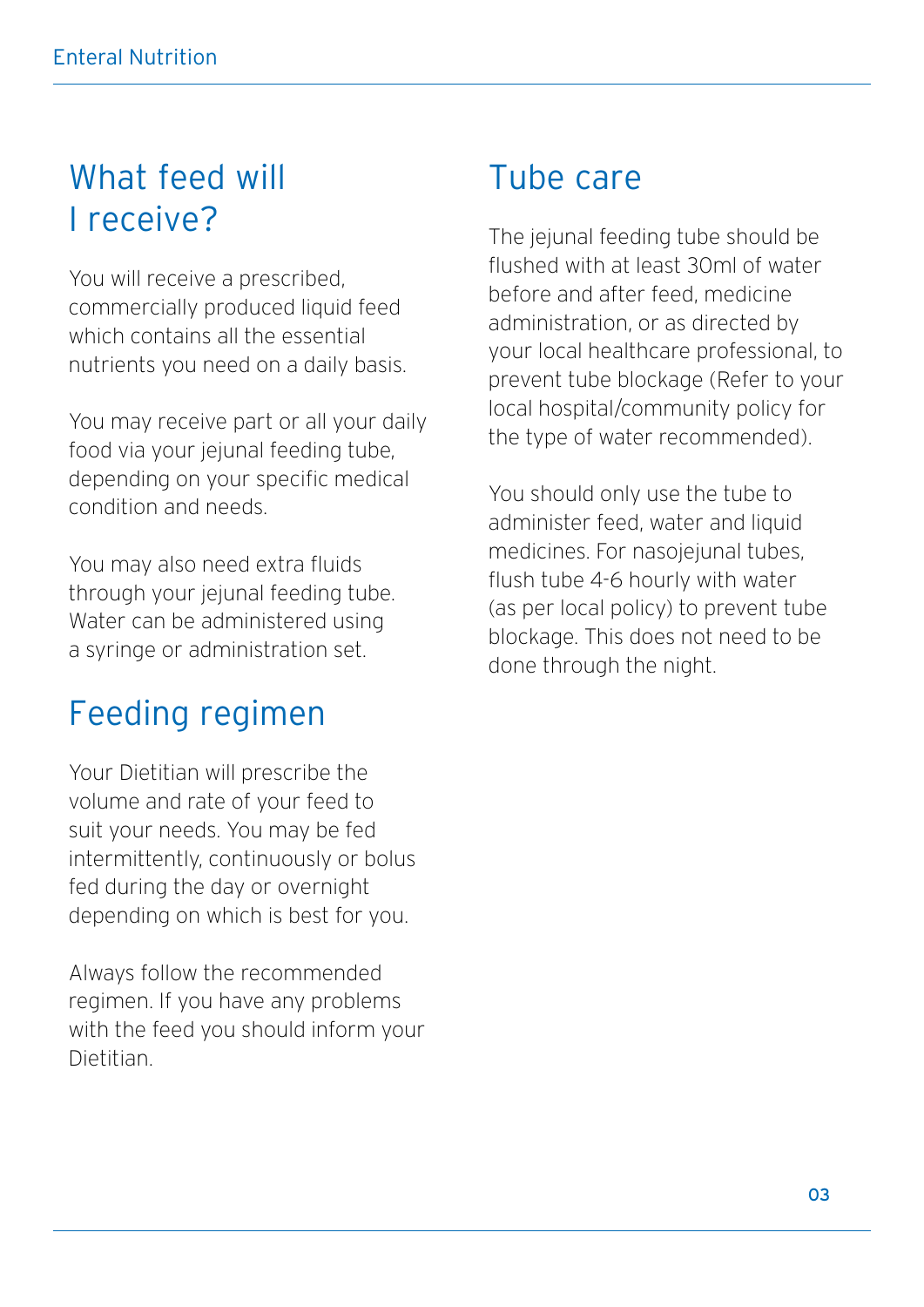### Administration of medicines

All medicines should be administered in liquid form. The same applies to self medication (e.g. for a headache) and your Pharmacist will recommend a liquid form of pain relief.

Do not crush sustained-release tablets/capsules. They are unsuitable for crushing because the whole dose is released at once.

Always check that your medicine can be given via the jejunal route by contacting the Pharmacist, for the following reasons:

- Some medicines are not completely absorbed via the jejunal route
- Some medicines may cause adverse local effects
- Certain medicines may react with the feeding tube material
- Tube blockage may occur due to coagulation

Do not add medicines to your enteral feed as it may cause physical/ chemical instability of the feed and cause a blockage. Flush your tube before and after administration of each medicine. Medication should be given separately to prevent possible interaction. For further advice, please contact your Pharmacist and Nutrition Nurse.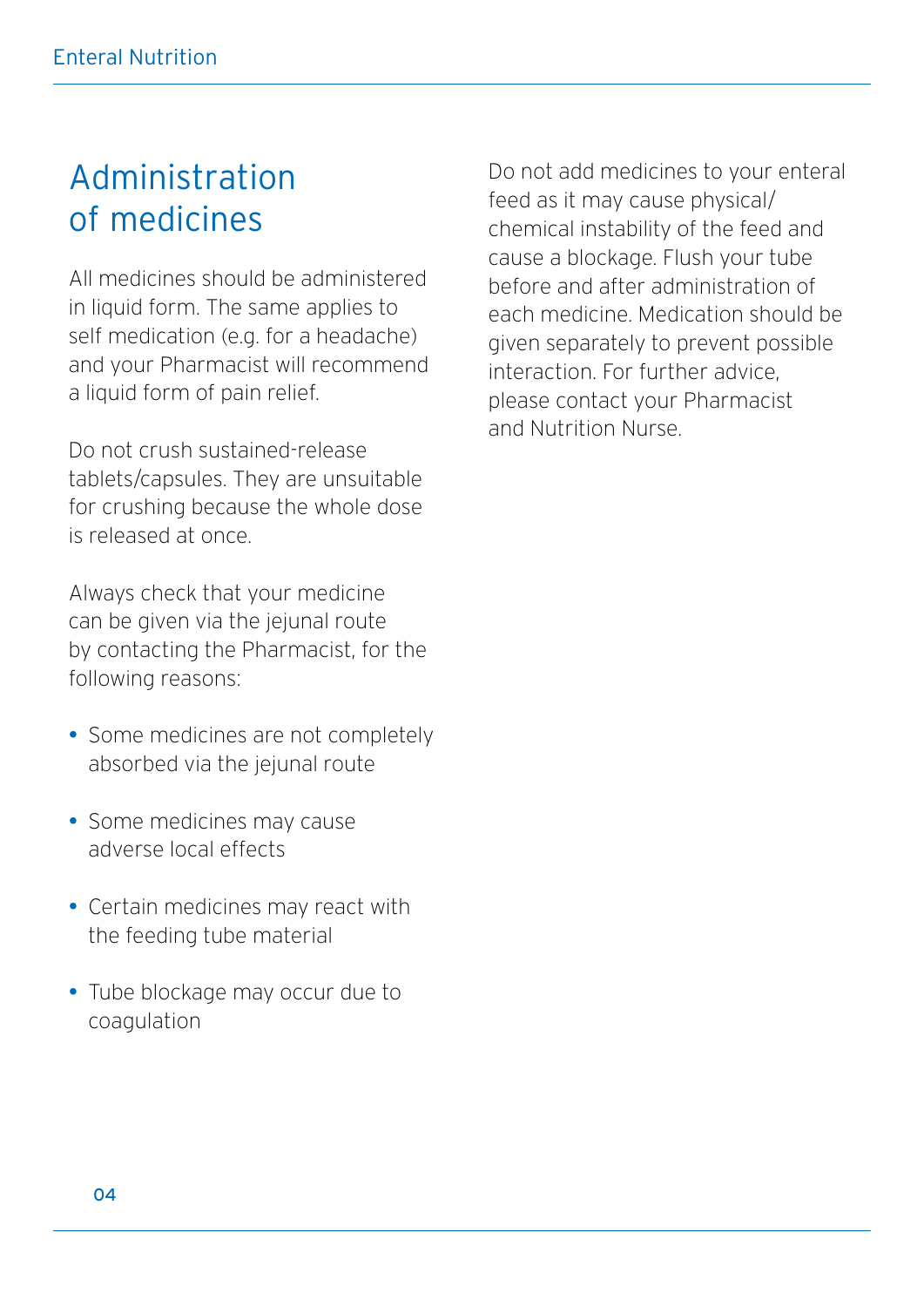### Positioning during feeding

To prevent heartburn and reflux, feed in an upright position. For overnight feeding use supporting pillows or a backrest, if you find this uncomfortable you can raise the mattress at the head of the bed instead.

Avoid lying flat during feed administration, unless your medical condition contraindicates this.

### **Skincare**

It is important that the entry site of your jejunal feeding tube remains clean and dry. Refer to your tube specific aftercare sheet for further advice on your tube care.

Hygiene is of the utmost importance as your tube is in the small bowel. Here there is no acid barrier, as there is in the stomach, to protect against bacteria.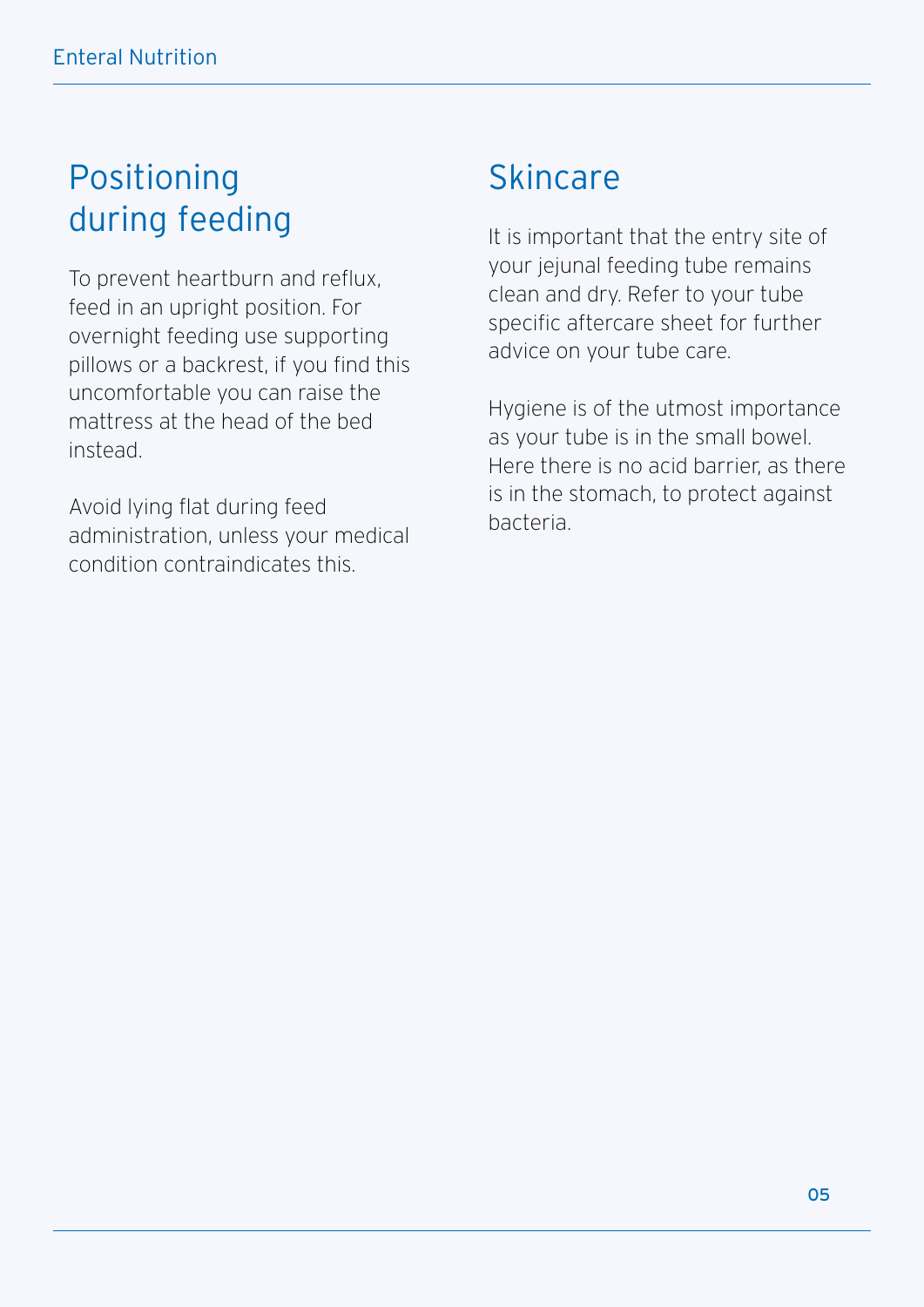# Frequently asked questions

#### Can I swim, bath or shower?

After the site is fully healed, you can swim, shower or bathe as normal. Ensure the clamp is closed. Thoroughly dry the area afterwards.

#### How long will the tube last?

This will depend upon the type of tube you have placed. Your healthcare professional can provide this information. Following the aftercare information will help to prolong the life of the tube.

#### Who do I contact if the tube gets damaged or I get a problem with the site?

Contact your local healthcare professional.

#### Can I go on holiday?

Enteral feeding does not stop you going on holiday but it is a good idea to have a letter from your doctor and make sure you have the necessary insurance. Contact your local healthcare professional for advice about replacement tubes and information regarding the supply of your feed.

### If I cannot eat what will happen to my mouth?

Plaque can build up very quickly so it is important to brush your teeth at least twice a day. A mouthwash or artificial saliva, such as Glandosane® may help if your mouth is dry.

#### Are there any patient support groups available?

PINNT - Patients on Intravenous and Nasogastric Nutrition Therapy

PINNT supports people on enteral and parenteral nutrition, providing advice and local support groups.

PINNT contact information: www.pinnt.com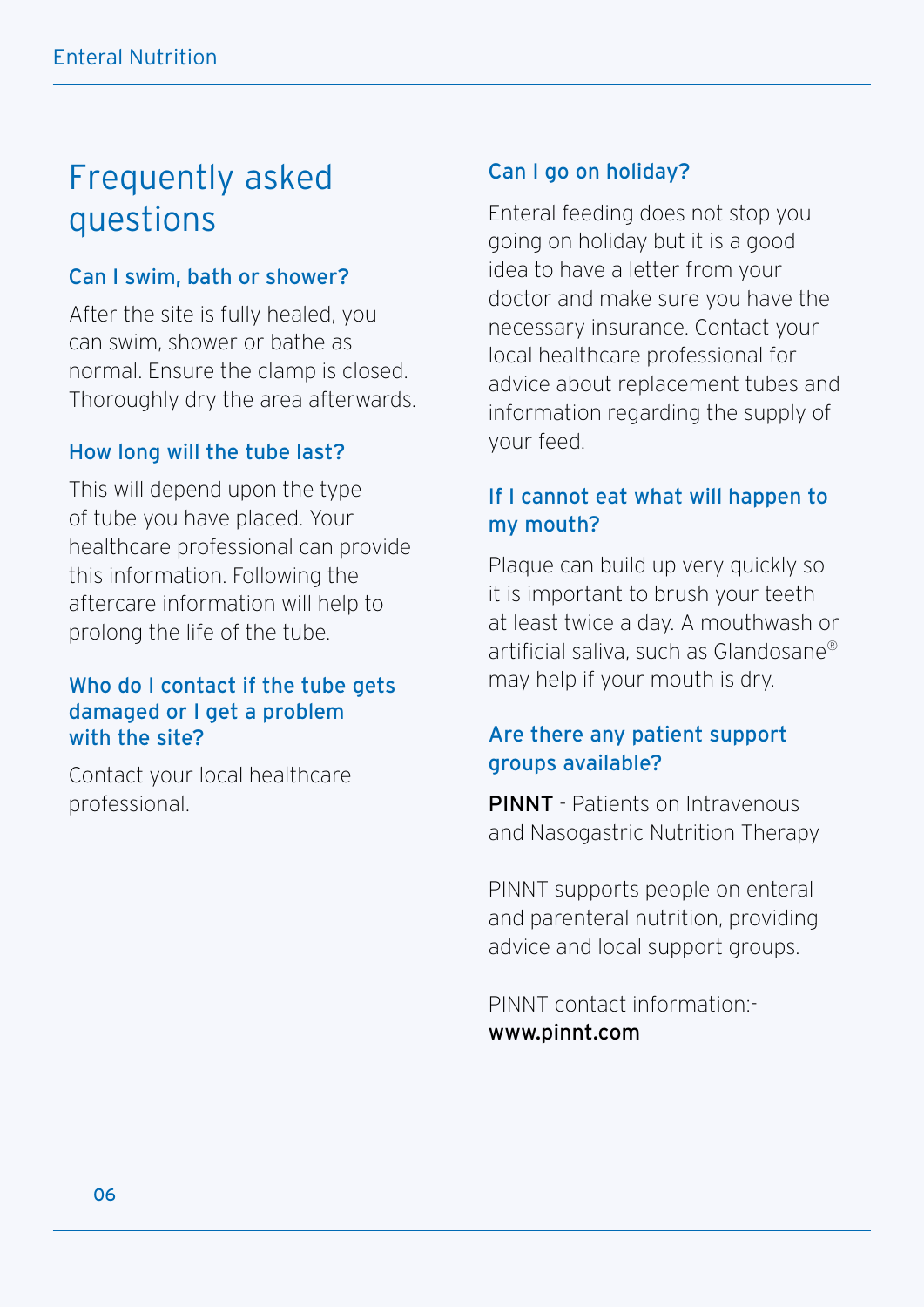### Accessory items

#### FREKA® CLICK ADAPTOR FOR FREKA® PEG INTESTINAL

**DESCRIPTION** > For Freka® PEG Intestinal CH/FR 9

Pack of 15 Product code: 7981389



#### FREKA® Y CONNECTOR FOR CH/FR 15 PEG INTESTINAL

**DESCRIPTION** > For Freka® PEG Intestinal

Pack of 15 Product code: 7981394



#### FREKA® PEG CONNECTOR CH/FR 9

DESCRIPTION > For Freka® PEG CH/FR 9 (yellow)

Pack of 15 Product code: 7981385



#### FREKA® PEG CONNECTOR CH/FR 15

#### DESCRIPTION

- > For Freka® PEG CH/FR 15 (blue)
- > For use with Freka® PEG intestinal

Pack of 15 Product code: 7981386